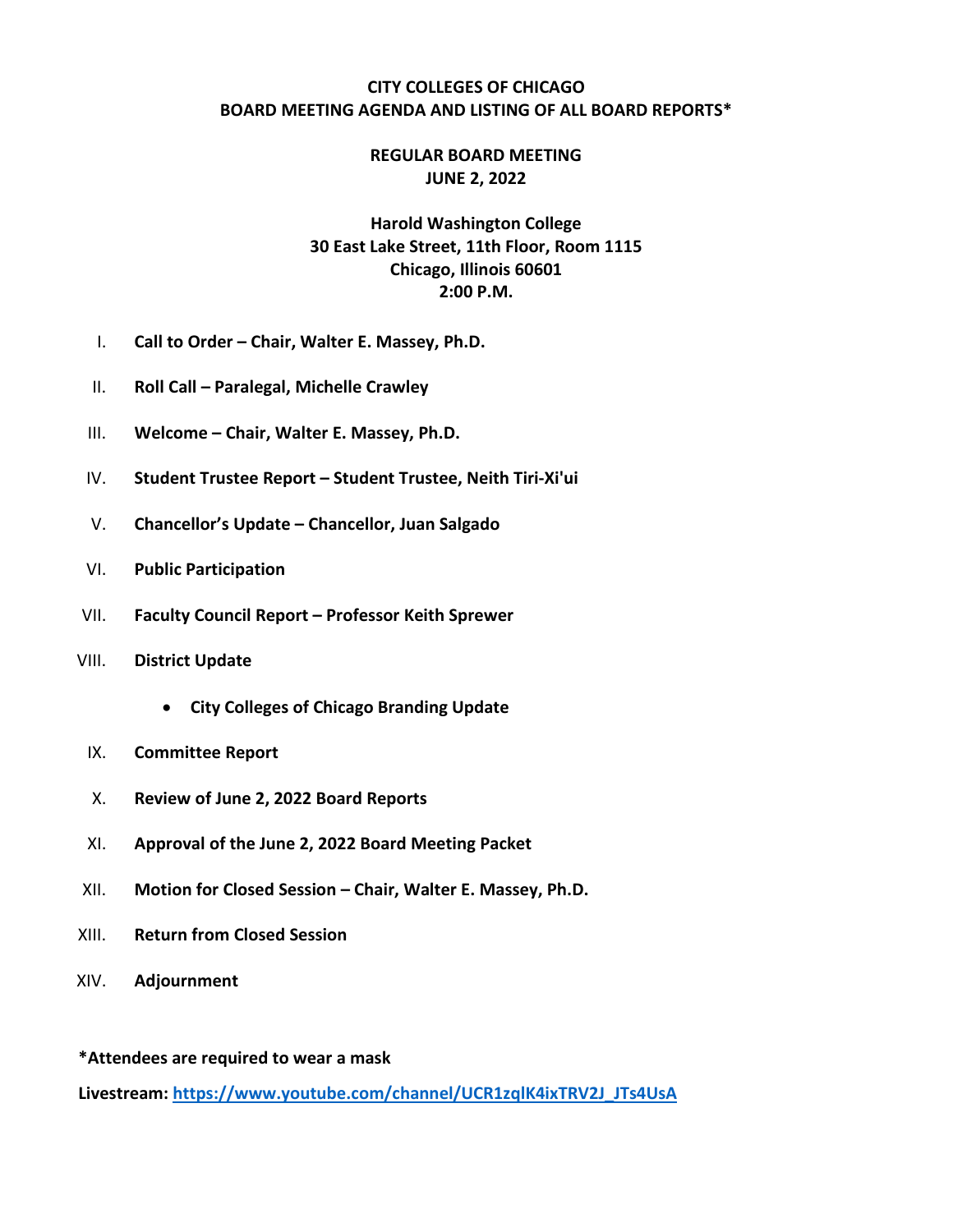### **JUNE 2, 2022 REGULAR BOARD MEETING AGENDA**

*The following items are presented for approval by the Board of Trustees as Consent Items to be considered and voted upon collectively, unless a member of the Board of Trustees requests separate consideration and/or action.*

| BR#  | <b>RESOLUTION</b>                                                                                                                                                                                                                |
|------|----------------------------------------------------------------------------------------------------------------------------------------------------------------------------------------------------------------------------------|
| 1.00 | <b>RESOLUTION</b><br>AUTHORIZING AN INTERGOVERNMENTAL AGREEMENT WITH ILLINOIS COMMUNITY COLLEGE BOARD<br>AND MALCOLM X COLLEGE<br>MALCOLM X COLLEGE                                                                              |
| 1.01 | <b>RESOLUTION</b><br>TO AUTHORIZE AN EXTENSION TO BOARD REPORT #34059, THE MEMORANDUM OF<br>UNDERSTANDING WITH THE CHICAGO COOK WORKFORCE PARTNERSHIP TO PROVIDE CONTACT<br><b>TRACER TRAINING SERVICES</b><br>MALCOLM X COLLEGE |
| 1.02 | <b>RESOLUTION</b><br>RESOURCE ALLOCATION MANAGEMENT PLAN (RAMP) FISCAL YEAR 2024<br>OFFICE OF ADMINISTRATIVE AND PROCUREMENT SERVICES<br><b>DISTRICTWIDE</b>                                                                     |
| 1.03 | <b>RESOLUTION</b><br>AUTHORIZING SETTLEMENT OF ALL DISPUTES BETWEEN TARGETX.COM LLC AND BOARD OF<br>TRUSTEES OF COMMUNITY COLLEGE DISTRICT NO. 508 D/B/A CITY COLLEGES OF CHICAGO<br>OFFICE OF THE GENERAL COUNSEL               |
| 1.04 | <b>RESOLUTION</b><br>AMEND RULES FOR THE MANAGEMENT AND GOVERNMENT OF THE CITY COLLEGES OF CHICAGO<br>HUMAN RESOURCES AND STAFF DEVELOPMENT<br><b>DISTRICTWIDE</b>                                                               |
| 2.00 | PERSONNEL REPORT                                                                                                                                                                                                                 |
| 3.00 | RESOURCE DEVELOPMENT REPORT                                                                                                                                                                                                      |
| 4.00 | RENTAL OF JANITORIAL AND ENGINEERING UNIFORMS<br><b>CINTAS CORPORATION</b><br>OFFICE AND ADMINISTRATIVE AND PROCUREMENT SERVICES<br><b>DISTRICTWIDE</b>                                                                          |
| 4.01 | FACILITIES MANAGEMENT SOFTWARE<br><b>BRIGHTLY SOFTWARE, INC.</b><br>OFFICE OF ADMINISTRATIVE AND PROCUREMENT SERVICES<br><b>DISTRICTWIDE</b>                                                                                     |
| 4.02 | SIGN LANGUAGE INTERPRETATION SERVICES<br><b>ANIXTER CENTER</b><br><b>ACADEMIC AND STUDENT AFFAIRS</b><br><b>DISTRICTWIDE</b>                                                                                                     |
| 4.03 | LEARNING MANAGEMENT SYSTEM<br>DESIRE2LEARN (D2L, Ltd.) BRIGHTSPACE<br>OFFICE OF ACADEMIC AND STUDENT AFFAIRS / OFFICE OF INFORMATION TECHNOLOGY<br><b>DISTRICTWIDE</b><br>(RENEWAL)                                              |